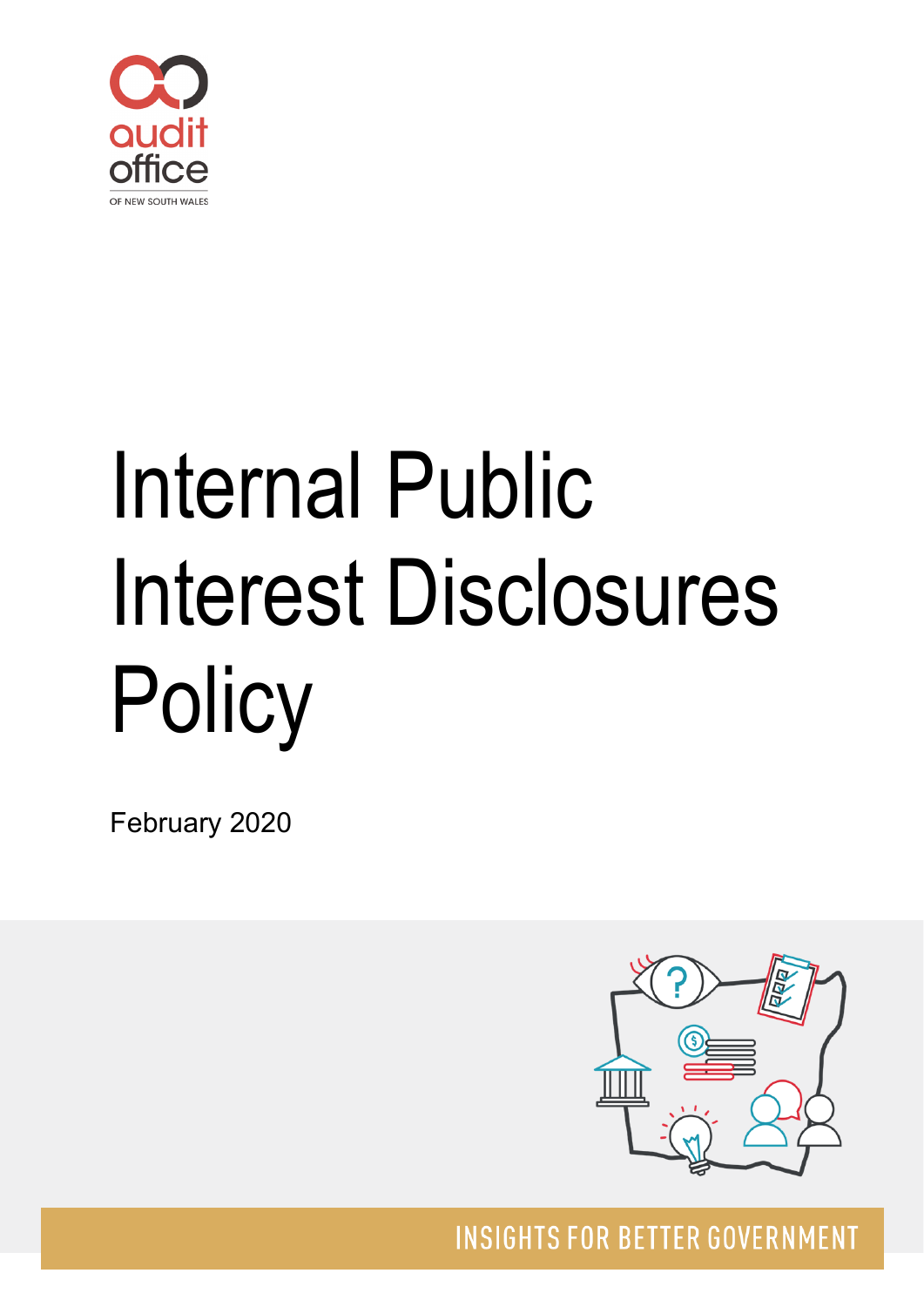# contents

| 1.   | <b>Policy statement</b>                               | 1                |
|------|-------------------------------------------------------|------------------|
| 2.   | <b>Purpose</b>                                        | 1                |
| 3.   | <b>Scope</b>                                          | 1                |
| 4.   | <b>Organisational commitment</b>                      | $\boldsymbol{2}$ |
| 5.   | What should be reported?                              | $\mathbf 2$      |
| 5.1  | Corrupt conduct                                       | $\overline{2}$   |
| 5.2  | Maladministration                                     | 3                |
| 5.3  | Serious and substantial waste of public money         | 3                |
| 5.4  | Breach of the GIPA Act                                | 3                |
| 5.5  | Local government pecuniary interest contravention     | 3                |
| 5.6  | Other wrongdoing                                      | 3                |
| 6.   | <b>Assessment of reports</b>                          | 4                |
| 7.   | When will a report be treated as a PID?               | 4                |
| 8.   | Who can receive a report within the Audit Office?     | 4                |
| 8.1  | The Principal Officer - responsibilities              | 5                |
| 8.2  | The Disclosures Coordinator - responsibilities        | 5                |
| 8.3  | The Disclosures Officers - responsibilities           | 5                |
| 8.4  | People Managers - responsibilities                    | 6                |
| 8.5  | General responsibilities                              | 6                |
| 9.   | Who can receive a report outside of the Audit Office? | 6                |
| 9.1  | Investigating authorities                             | 6                |
| 9.2  | Members of Parliament or journalists                  | $\overline{7}$   |
| 10.  | How to make a report                                  | $\overline{7}$   |
| 11.  | Can a report be anonymous?                            | 7                |
| 12.  | <b>Feedback to Reporters</b>                          | 7                |
| 12.1 | Acknowledgment                                        | $\overline{7}$   |
| 12.2 | Progress updates                                      | 8                |
| 12.3 | Final decision                                        | 8                |
| 13.  | <b>Maintaining confidentiality</b>                    | 8                |
| 14.  | Managing the risk of reprisal and workplace conflict  | 8                |
| 15.  | <b>Protection against reprisals</b>                   | 9                |
| 15.1 | Responding to allegations of reprisal                 | 9                |
| 15.2 | Protection against legal action                       | 10               |
| 16.  | Support for those reporting wrongdoing                | 10               |
| 17.  | Sanctions for making false or misleading statements   | 10               |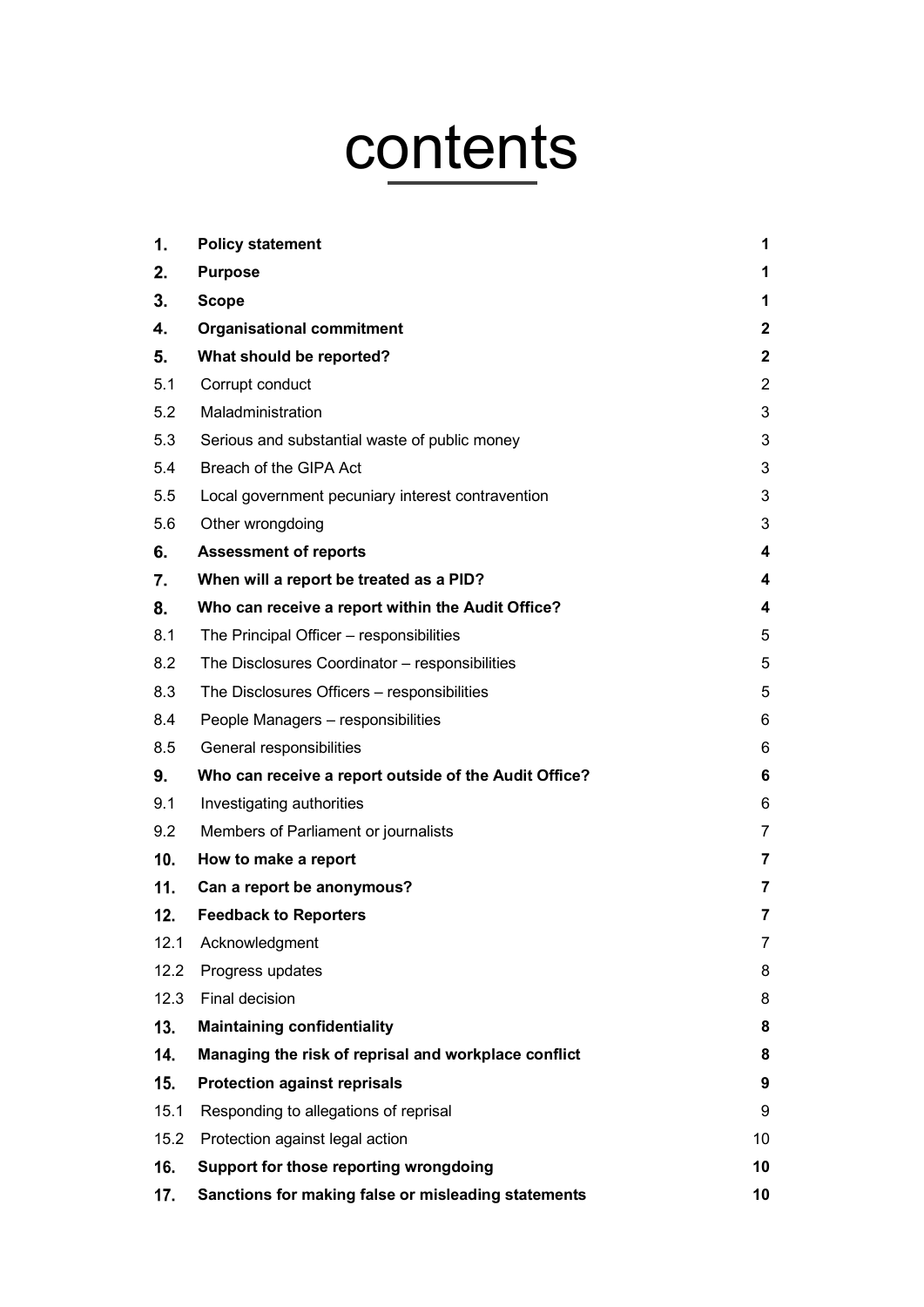| 18. | <b>Support for the Subject Staff Member</b>   | 10 |  |
|-----|-----------------------------------------------|----|--|
| 19. | More information                              | 10 |  |
| 20. | Contact details for investigating authorities | 11 |  |
| 21. | <b>Contact point</b>                          | 11 |  |
| 22. | <b>Review</b>                                 | 11 |  |
|     | Appendix 1: Internal report form              |    |  |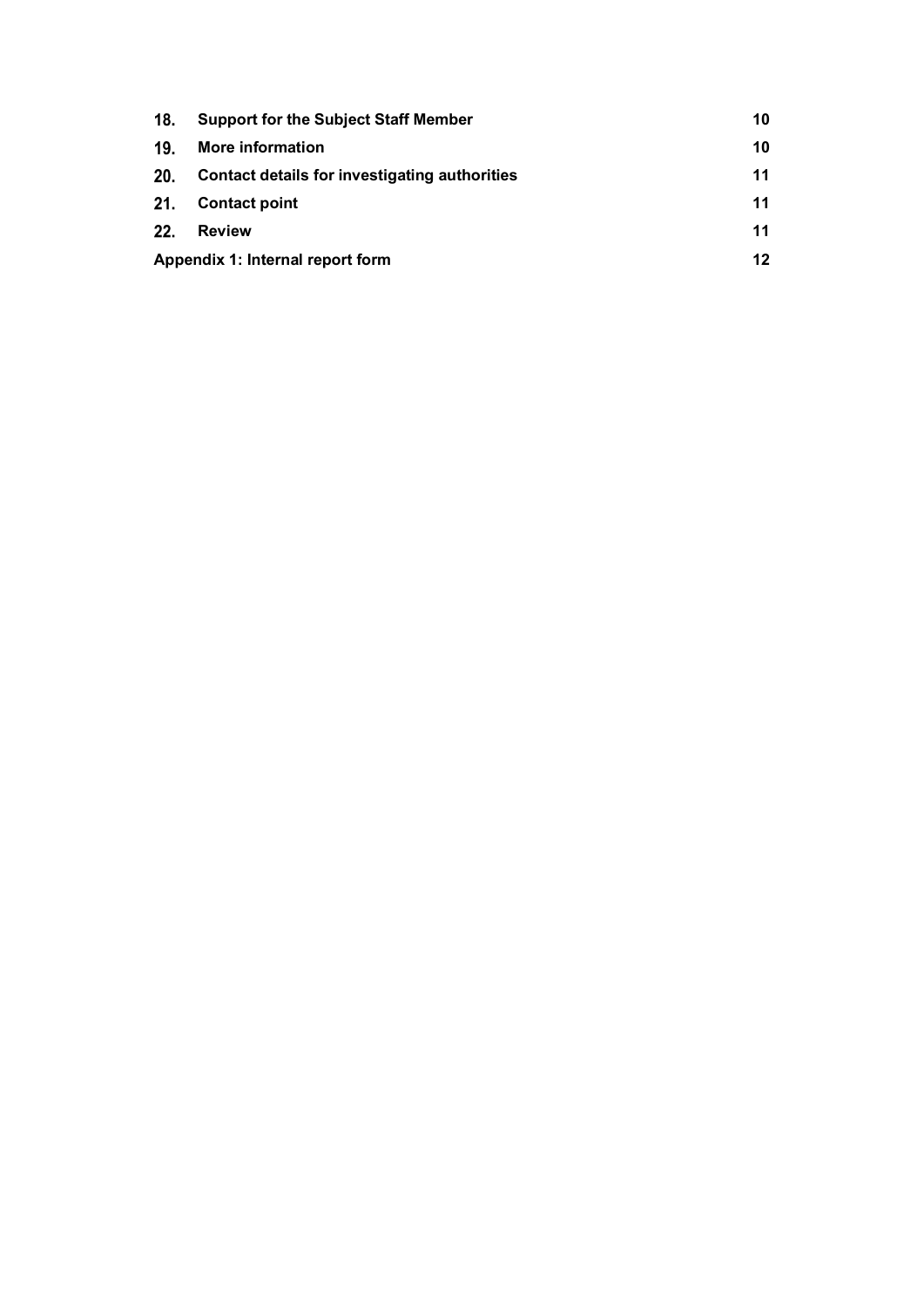

#### <span id="page-3-0"></span> $1.$ **Policy statement**

The *[Public Interest Disclosures Act 1994](https://www.legislation.nsw.gov.au/%7E/view/act/1994/92)* (the PID Act) provides a framework for public officials to make reports of wrongdoing in the public service without fear of reprisal. The objective of the PID Act is to encourage and facilitate the disclosure in the public interest, of certain categories of wrongdoing in the public sector. The PID Act establishes procedures for making reports of wrongdoing, protects those making a report (Reporters or the Reporter) from reprisals and provides for reports to be properly investigated.

The Audit Office of New South Wales (the Audit Office) is required by section 6D of the PID Act to have a policy for receiving, assessing and dealing with public interest disclosures (PIDs). This policy reflects the legislation and aligns with the model policy and guidance issued by the [NSW Ombudsman.](https://www.ombo.nsw.gov.au/)

This policy is designed to complement normal communication channels between people managers and staff. Staff are encouraged to raise matters of concern at any time with their managers, but also have the option of making a report about a public interest issue in accordance with this policy and the PID Act.

The Audit Office will assess all reports of wrongdoing it receives and will deal with them appropriately. Once wrongdoing is reported, the Audit Office takes ownership of the matter. This means it is up to the Audit Office to decide how a report will be dealt with. The Audit Office will deal with all reports of wrongdoing fairly and reasonably and will respect the rights of those who are the subject of a report (Subject Staff Member).

#### <span id="page-3-1"></span> $2.$ **Purpose**

The purpose of this policy is to establish an internal reporting system for staff (and other public officials) to report wrongdoing in the Audit Office without fear of reprisal. The policy sets out:

- who can receive a report in the Audit Office
- what can be reported and
- how reports of wrongdoing will be dealt with by the Audit Office.

#### <span id="page-3-2"></span> $3<sub>1</sub>$ **Scope**

The policy applies to:

- permanent employees, whether full-time or part-time
- temporary or casual employees
- consultants
- individual contractors working for the Audit Office
- employees or contractors providing services to the Audit Office
- others who perform public official functions whose conduct and activities could be investigated by an investigating authority, including volunteers.

This policy is just one in the suite of the Audit Office's [complaints handling policies](https://www.audit.nsw.gov.au/make-a-complaint-about-us) which are available on the Audit Office intranet. .

The internal reporting system established under this policy is not intended to be used for staff grievances. If a staff member makes a report under this policy which is substantially a grievance, the matter will be referred to HR and dealt with in accordance with the Grievance Policy, which is available on the intranet.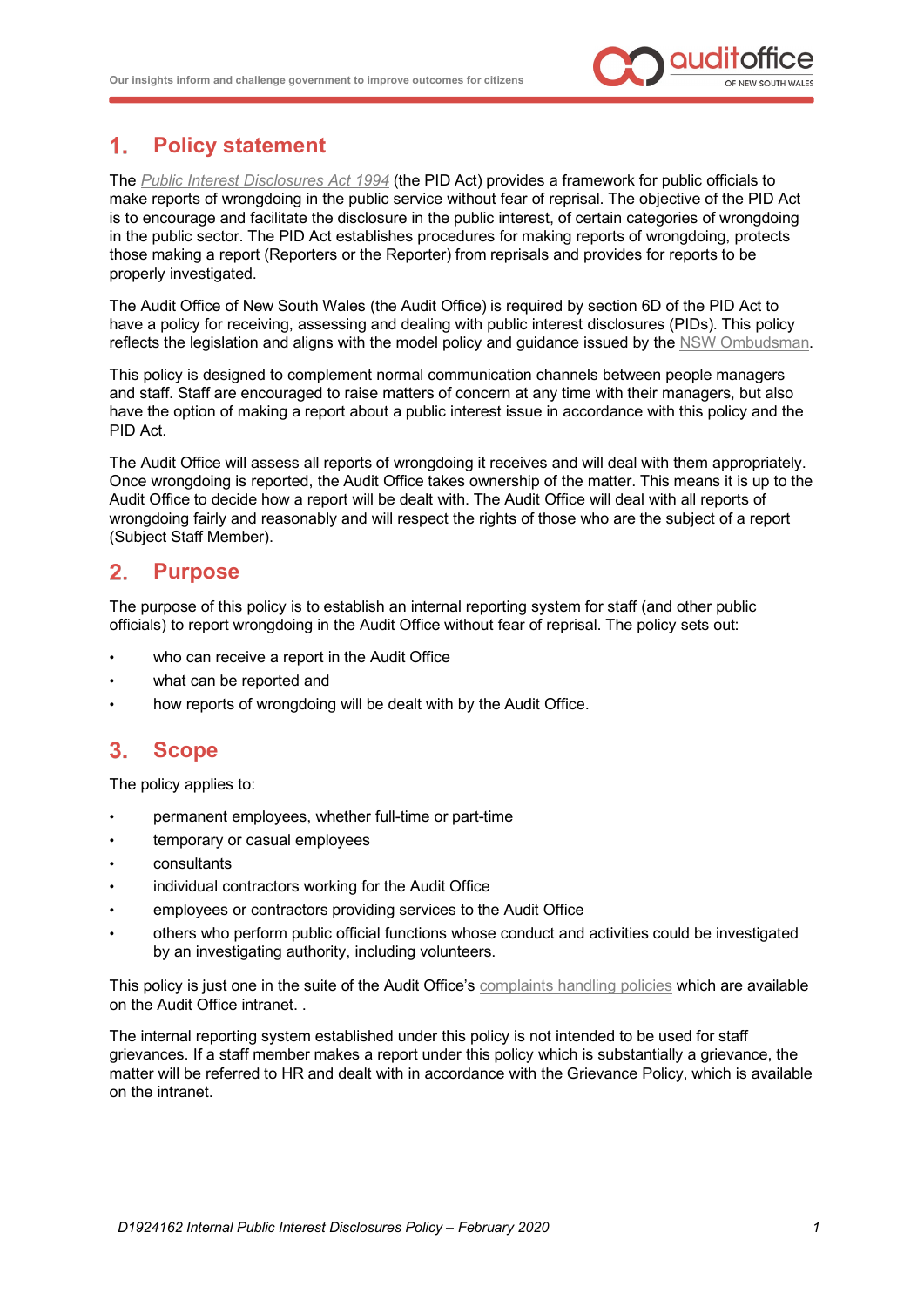

#### <span id="page-4-0"></span> $\blacktriangle$ . **Organisational commitment**

The Audit Office is committed to the highest standards of ethical and accountable behaviour and will not tolerate any form of wrongdoing. The Audit Office's [Code of Conduct](https://www.audit.nsw.gov.au/sites/default/files/2019-11/2019_Code%20of%20Conduct_November%202019%20-%20for%20publishing.pdf) requires staff to come forward and report wrongdoing to promote integrity, accountability and good management within the office.

To help promote a culture of openness and integrity, the Audit Office is committed to creating a climate of trust, where staff are comfortable and confident about reporting wrongdoing. Staff are actively encouraged to come forward if they have witnessed what they consider to be wrongdoing within the office.

Although you are encouraged to report wrongdoing directly within the office, the Audit Office will respect any decision to disclose wrongdoing outside the office. The identity of the Reporters will be kept confidential wherever possible and appropriate, and Reporters will be kept informed of progress and outcomes in relation to their report.

Reporters will be protected from any adverse action as a result of their report. The Audit Office will ensure people managers at all levels understand the benefits of reporting wrongdoing, are familiar with this policy and aware of the needs of Reporters.

Reports will be dealt with thoroughly and impartially, and if some form of wrongdoing has been found, appropriate action will be taken to rectify/address it.

The Audit Office will treat all reports that do not meet the criteria for protection under the PID Act with similar confidentiality and care.

#### <span id="page-4-1"></span>5. **What should be reported?**

You should report any suspected wrongdoing or any activities or incidents you see within the Audit Office that you believe are wrong*.*

Reports about the following five categories of wrongdoing:

- corrupt conduct
- maladministration
- serious and substantial waste of public money
- breach of the *[Government Information \(Public Access\) Act 2009](https://www.legislation.nsw.gov.au/%7E/view/act/2009/52)* (GIPA Act)
- $\alpha$  local government pecuniary interest<sup>[1](#page-4-3)</sup> contravention

which also meet the other criteria of a PID, will be dealt with under the PID Act and according to this policy.

#### <span id="page-4-2"></span>**5.1 Corrupt conduct**

Corrupt conduct is the dishonest or impartial exercise of official functions by a public official. For example, this could include:

- the improper use of knowledge, power or position for personal gain or taking advantage of others
- acting dishonestly or unfairly, or breaching public trust
- a public official being influenced by a member of the public to use their position in a way that is dishonest, biased or breaches public trust.

<span id="page-4-3"></span><sup>&</sup>lt;sup>1</sup> A pecuniary interest is an interest that a person has in a matter because of a reasonable likelihood or expectation of appreciable financial gain or loss to the person.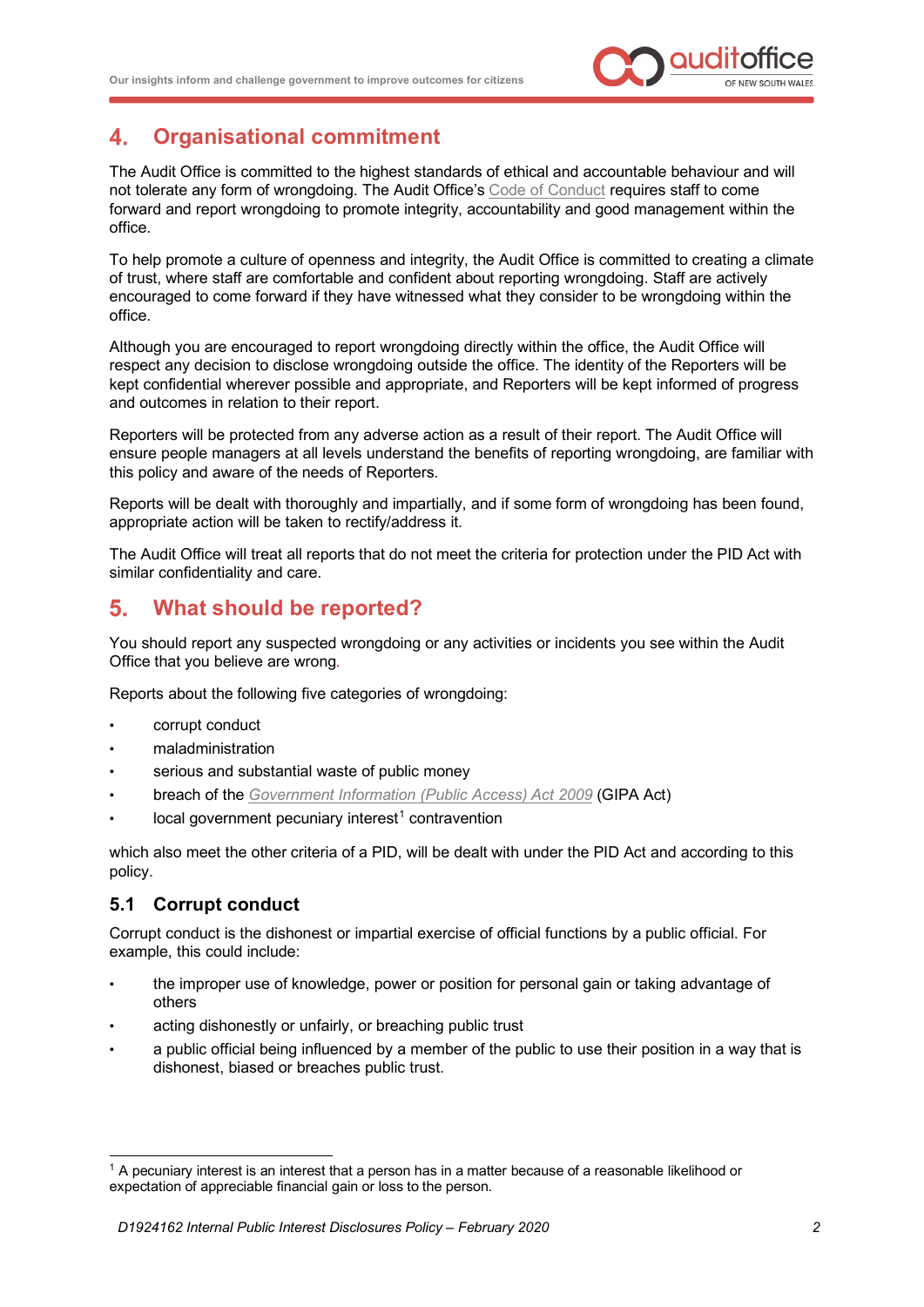

#### <span id="page-5-0"></span>**5.2 Maladministration**

Maladministration is conduct that involves action or inaction of a serious nature that is contrary to law, unreasonable, unjust, oppressive or improperly discriminatory, or based wholly or partly on improper motives. For example, this could include making a decision and/or taking action that is unlawful.

#### <span id="page-5-1"></span>**5.3 Serious and substantial waste of public money**

Serious and substantial waste refers to the uneconomical, inefficient or ineffective use of resources, authorised or unauthorised, that could result in losing or wasting public money.

In addressing any complaint of serious and substantial waste the Audit Office will have regard to the nature, scale and materiality of the waste.

Waste can take many forms, for example:

- misappropriation or misuse of public property
- the purchase of unnecessary or inappropriate goods and services
- incurring costs which might otherwise have been avoided
- programs not achieving their objectives and therefore the costs being clearly ineffective and inefficient.

Waste can result from such things as:

- not following a competitive tendering process for a large-scale contract
- having poor or no processes in place when administering large amounts of public funds
- the absence of appropriate safeguards to prevent the theft or misuse of public property
- purchasing procedures and practices which fail to ensure that goods and services are necessary and adequate for their intended purpose
- purchasing practices where the lowest price is not obtained for comparable goods or services without appropriate justification.

#### <span id="page-5-2"></span>**5.4 Breach of the GIPA Act**

A breach of the GIPA Act is a failure to properly fulfil functions under that Act. For example, this could include:

- destroying, concealing or altering records to prevent them from being released
- knowingly making decisions that are contrary to the legislation
- directing another person to make a decision that is contrary to the legislation.

#### <span id="page-5-3"></span>**5.5 Local government pecuniary interest contravention**

A local government pecuniary interest contravention is a failure to comply with requirements under the *[Local Government](https://www.legislation.nsw.gov.au/%7E/view/act/1993/30/full) Act 1993* relating to the management of pecuniary interests.

#### <span id="page-5-4"></span>**5.6 Other wrongdoing**

All other wrongdoing or suspected wrongdoing should be reported to a people manager and dealt with in line with the relevant policies. This might include:

- harassment or unlawful discrimination
- practices that endanger the health or safety of staff or the public.

Even if these reports are not dealt with as PIDs, the Audit Office recognises such reports may raise important issues. The Audit Office will respond to all reports and make every attempt to protect Reporters from reprisal. Relevant HR policies are located on the Audit Office intranet.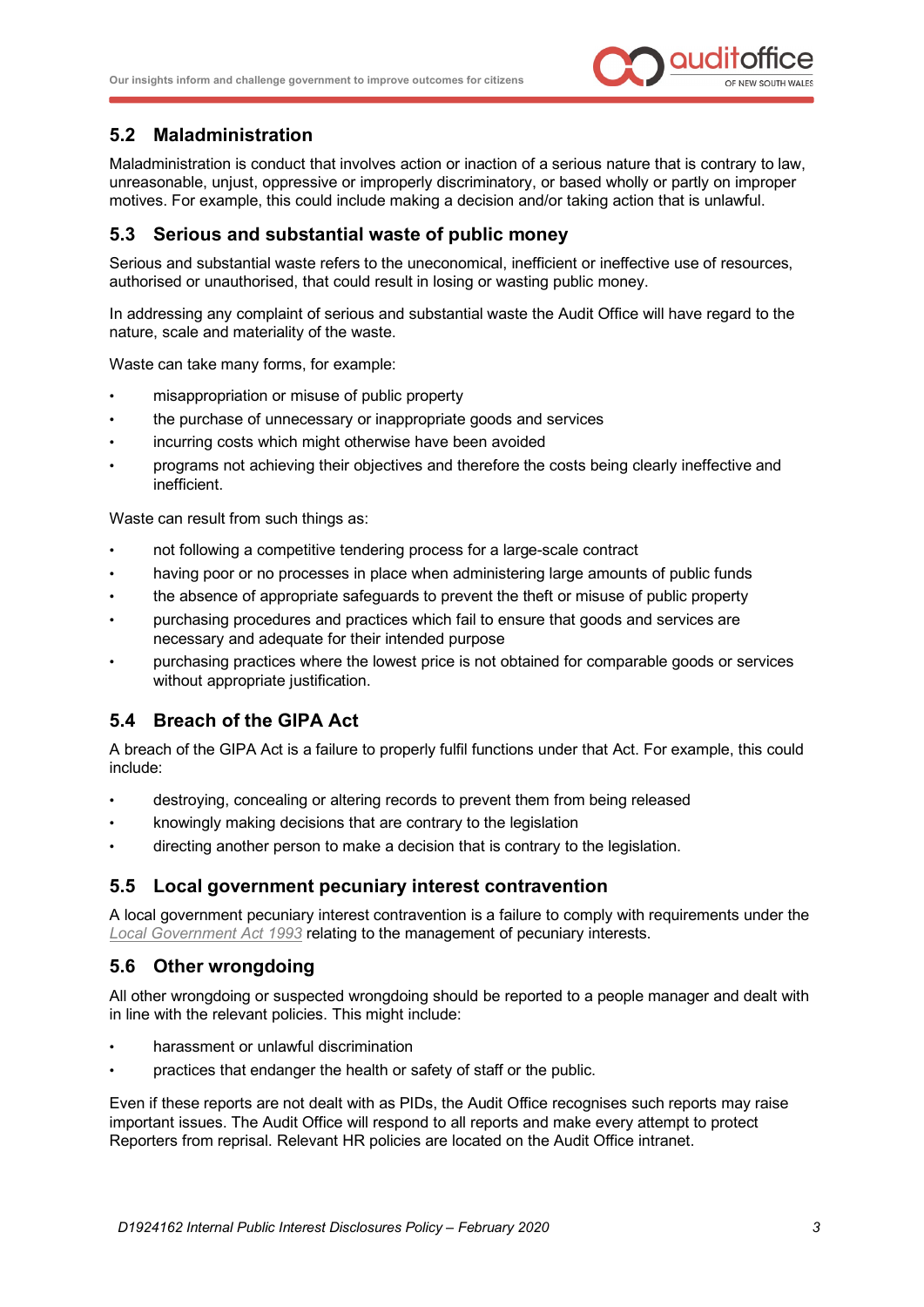

#### <span id="page-6-0"></span>6. **Assessment of reports**

All reports will be promptly and thoroughly assessed to determine what action will be taken to deal with the report.

The Audit Office's nominated Disclosures Coordinator is the Executive Manager Governance (Legal). The Disclosures Coordinator:

- is responsible for assessing reports
- will assess all reports on the information available at the time
- will decide how the reports will be dealt with (including whether a report will be treated as a PID)
- in assessing the report, may decide that the report should be referred elsewhere or that no action should be taken on the report.

#### <span id="page-6-1"></span> $7<sup>1</sup>$ **When will a report be treated as a PID?**

The Audit Office will treat a report as a PID if it meets the criteria under the PID Act. It must be:

- made by a public official as defined in section 4A of the PID Act
- made to one of the nominated officers listed in this policy
- about one of the five categories of wrongdoing:
	- maladministration
	- serious and substantial waste
	- corrupt conduct
	- breach of the GIPA Act
	- or a local government pecuniary interest contravention.
- based on an honest belief on reasonable grounds that the information shows or tends to show wrongdoing.

Reports are not PIDs if they:

- mostly question the merits of government policy
- are made solely or substantially to avoid dismissal or other disciplinary action
- are made frivolously or vexatiously
- are made by people who are not (or are no longer) public officials.

#### <span id="page-6-2"></span> $\mathbf{R}$ **Who can receive a report within the Audit Office?**

You are encouraged to report general wrongdoing to your people manager. However, the PID Act requires that for a report to be a PID, it must be made to one of the officers nominated in this policy. Any people manager who receives a report they believe may be a PID is obliged to assist the Reporter to make the report to one of the positions listed below.

Reports must be made to one of the following:

- the Principal Officer (the Auditor-General)
- the Disclosures Coordinator (the Executive Manager Governance (Legal))
- Disclosures Officers:
	- Deputy Auditor-General
	- Executive Director, Professional Services
	- Executive Manager Governance (Risk and Internal Audit)
	- Governance Officers
	- Executive Director, Corporate Services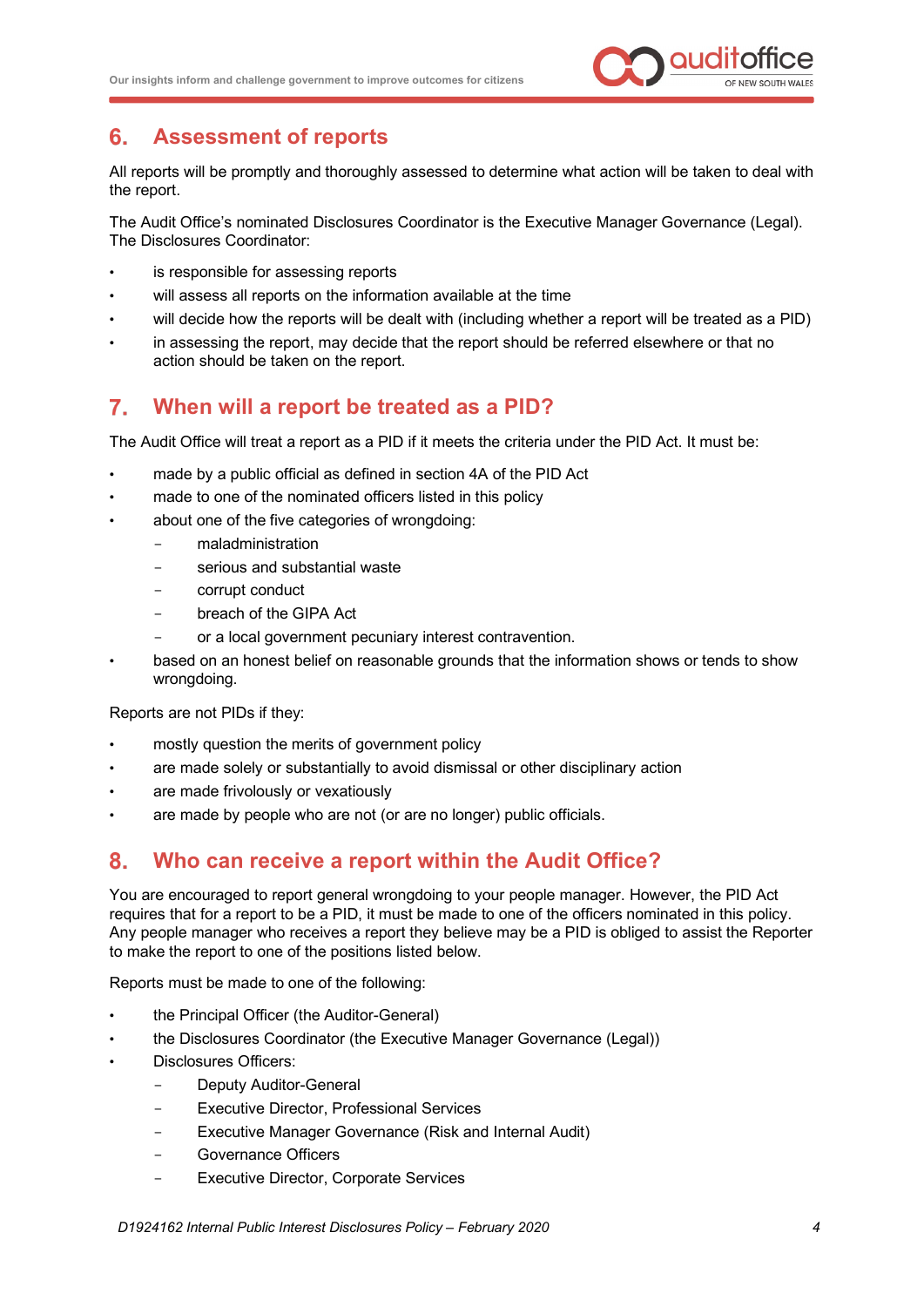

- Assistant Auditors-General, Financial and Performance Audit
- Directors, Financial Audit and Performance Audit.

PIDs can be made either:

- in person
- by email directly to one of the officers listed above
- by email to [governance@audit.nsw.gov.au.](mailto:governance@audit.nsw.gov.au)

#### <span id="page-7-0"></span>**8.1 The Principal Officer – responsibilities**

The Auditor-General has ultimate responsibility for maintaining the reporting system and a positive workplace reporting culture and ensuring the Audit Office complies with the PID Act. The Auditor-General can receive reports and has a responsibility to:

- ensure there are strategies in place to support Reporters and to protect Reporters from reprisal as far as possible
- make decisions following any investigation or appoint an appropriate decision maker
- take appropriate remedial action where wrongdoing is substantiated or systemic problems identified
- refer reports to the Disclosures Coordinator for action
- refer actual or suspected corrupt conduct to the [Independent Commission Against Corruption](https://www.icac.nsw.gov.au/) (ICAC)
- refer any evidence of a reprisal offence under section 20 of the PID Act to the Commissioner of Police or the ICAC.

#### <span id="page-7-1"></span>**8.2 The Disclosures Coordinator – responsibilities**

The Disclosures Coordinator has a central role in the Audit Office's reporting system. The Disclosures Coordinator can receive and assess reports and is the primary point of contact in the Audit Office for the Reporter. The Disclosures Coordinator has a responsibility to:

- assess reports to determine whether or not a report should be treated as a PID, and to decide how each report will be dealt with
- coordinate the Audit Office's response to a report
- acknowledge reports and provide updates and feedback to the Reporter
- assess whether it is possible and appropriate to keep the Reporter's identity confidential
- assess the risk of reprisal and workplace conflict related to or likely to arise out of a report, and develop strategies to manage any risk identified
- where required, provide or coordinate support to the staff involved
- ensure the Audit Office complies with the PID Act
- provide six-monthly reports to the NSW Ombudsman in accordance with section 6CA of the PID Act.

#### <span id="page-7-2"></span>**8.3 The Disclosures Officers – responsibilities**

Disclosures Officers are additional points of contact within the internal reporting system. They can provide advice about the system and this policy, receive reports of wrongdoing and assist people to make reports. Disclosures Officers have a responsibility to:

- document in writing any reports received verbally, and have the document signed and dated by the Reporter if possible (refer to [Appendix 1](#page-14-0) for the Internal report form)
- make arrangements to ensure Reporters can make reports privately and discreetly when requested, if necessary away from the workplace
- discuss with the Reporter any concerns they may have about reprisal or workplace conflict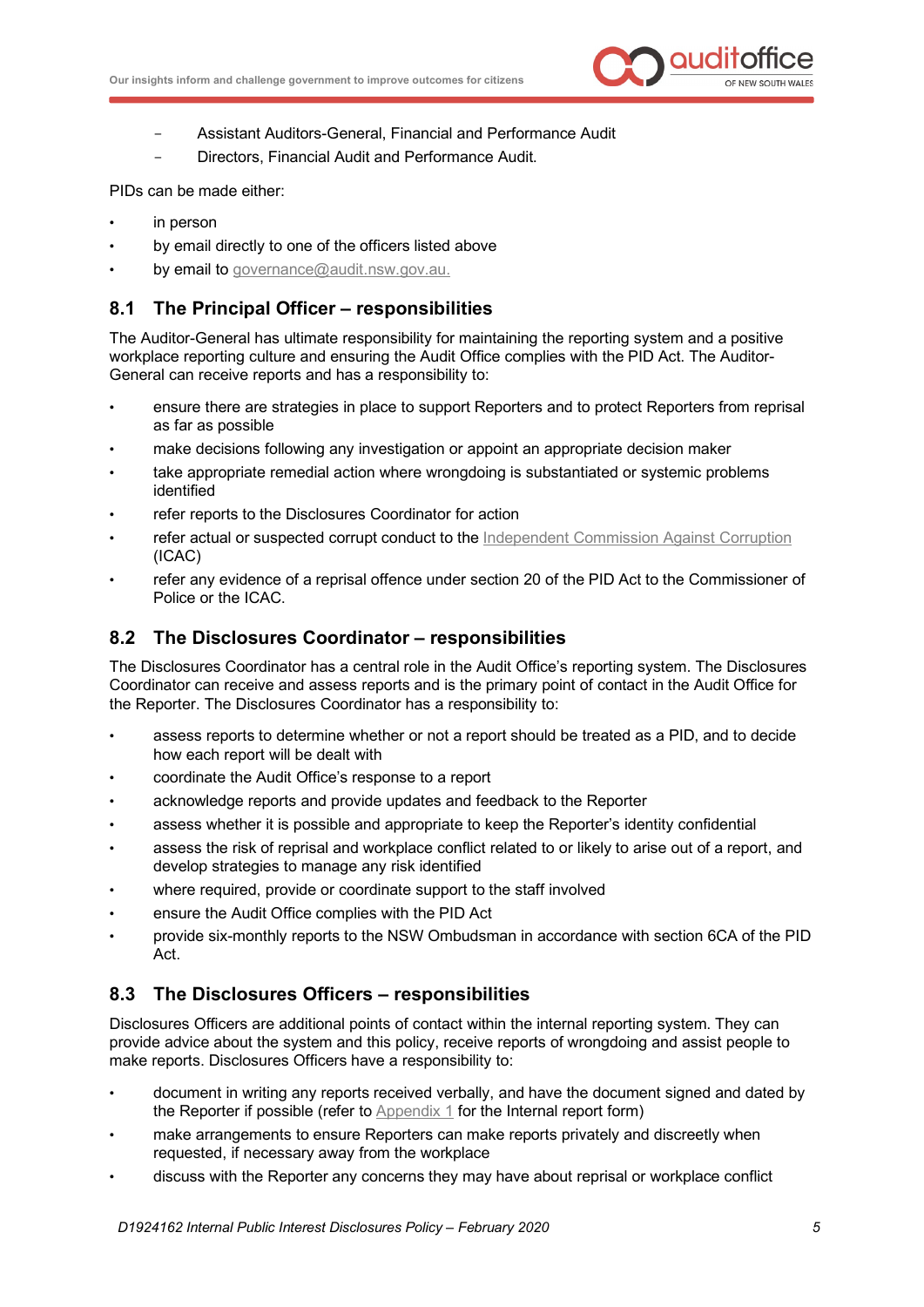

• refer the report to the Disclosures Coordinator for action.

Nominated Disclosures Officers are listed at [section 8](#page-6-2) above.

#### <span id="page-8-0"></span>**8.4 People Managers – responsibilities**

People Managers play an important role in managing the immediate workplace of those involved in or affected by the internal reporting process. People Managers should be aware of this policy and are responsible for creating a work environment where staff are comfortable and confident about reporting wrongdoing. They have a responsibility to:

- encourage staff to report known or suspected wrongdoing within the office and support staff when they do
- identify reports made to them in the course of their work which could be PIDs, and assist their staff to make the report to an officer authorised to receive PIDs under this policy
- implement local management strategies, in consultation with the Disclosures Coordinator, to minimise the risk of reprisal or workplace conflict in relation to a report
- notify the Disclosures Coordinator or Principal Officer immediately if they believe a Reporter is being subjected to reprisal as a result of reporting wrongdoing.

#### <span id="page-8-1"></span>**8.5 General responsibilities**

Everyone within the scope of this policy plays an important role in contributing to a workplace where known or suspected wrongdoing is reported and dealt with appropriately. There is an obligation to:

- report all known or suspected wrongdoing and support Reporters
- if requested, assist those dealing with the report, including supplying information on request, cooperating with any investigation and maintaining confidentiality
- treat all those involved with the report of wrongdoing with courtesy and respect
- respect the rights of Subject Staff Members.

It is contrary to this policy to:

- victimise or harass Reporters
- make false or misleading reports of wrongdoing.

Additionally, anyone involved in the internal reporting process is obliged to adhere to the Audit Office's Code of Conduct. A breach of the Code could result in disciplinary action.

#### <span id="page-8-2"></span> $9<sub>1</sub>$ **Who can receive a report outside of the Audit Office?**

You are encouraged to make a report about a wrongdoing at the Audit Office directly to the Audit Office in the first instance. You can also make a PID to:

- another investigating authority listed in the PID Act (see [section 20](#page-13-0) of this policy)
- a member of Parliament or a journalist, but only in the limited circumstances outlined below.

#### <span id="page-8-3"></span>**9.1 Investigating authorities**

The PID Act lists a number of investigating authorities in NSW that public officials can report wrongdoing to and the type of wrongdoing each authority can deal with. In certain circumstances, it may be preferable to report wrongdoing to an investigating authority in the first instance, for example any report about the principal officer of an agency.

You should contact the relevant authority for advice about how to make a report to them. Contact details for each investigating authority are provided in [section 20](#page-13-0) of this policy.

You should be aware that the investigating authority may discuss the report with the Audit Office directly.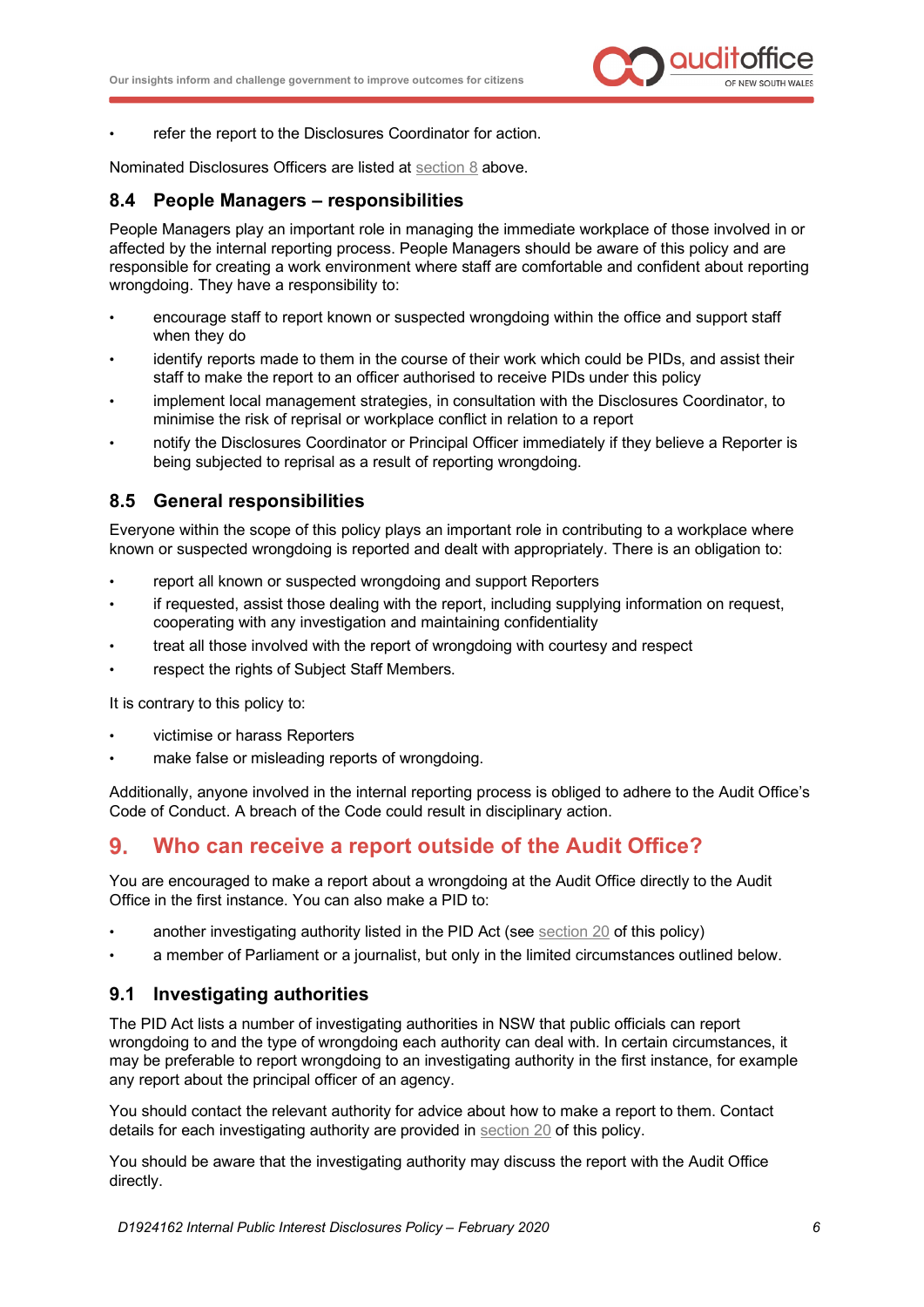

#### <span id="page-9-0"></span>**9.2 Members of Parliament or journalists**

Section 19 of the PID Act provides that reports of wrongdoing made to members of Parliament or journalists are only PIDs if the following conditions are met:

- the Reporter must have already made substantially the same report to an investigating authority, public authority or appropriate officer of a public authority
- the investigating authority, public authority or an officer to whom the report was made or referred either:
	- decided not to investigate the matter
	- decided to investigate, but did not complete the investigation within six months of the report being made
	- recommended not taking any action after investigating the matter
	- failed to tell the Reporter, within six months of the report being made, whether the matter was to be investigated
- the Reporter has reasonable grounds for believing that the report is substantially true
- the report must be substantially true.

If you report wrongdoing to a person or an organisation that is not listed in this policy or make a report to a member of Parliament or journalist without following the steps above, you will not be protected under the PID Act. This could mean you may be in breach of legal obligations or other requirements, for example, by disclosing confidential information.

#### <span id="page-9-1"></span>**How to make a report**

You can report wrongdoing in writing or verbally to the nominated officers listed at [section 8.](#page-6-2) You are encouraged to make a report in writing as this can help to avoid any confusion or misinterpretation. The Audit Office's Internal report form is available in [Appendix 1.](#page-14-0)

If a report is made verbally, the officer receiving the report must make a comprehensive record of the report and ask the Reporter to sign this record where possible. The Reporter should keep a copy of this record.

#### <span id="page-9-2"></span>**Can a report be anonymous?**

There will be some situations where you may not want to identify yourself when you make a report. Although these reports will still be dealt with by the Audit Office, it is best if you identify yourself. This allows the Audit Office to provide you with any necessary protection and support, as well as feedback about the outcome of any investigation.

It is important to realise that an anonymous report may not prevent you from being identified by your colleagues. If the Audit Office does not know who made the report, it will be very difficult to prevent any reprisal action.

If you indicate that you wish to remain anonymous, the Audit Office will respect this even if you have provided the means to identify you, e.g. an anonymous report emailed to us from an identifiable address.

#### <span id="page-9-3"></span>**Feedback to Reporters**

Reporters will be told what is happening in response to their report.

#### <span id="page-9-4"></span>**12.1 Acknowledgment**

The Audit Office will contact you within 45 working days from the date you made a report:

- to confirm your report has been received
- to advise you if we decide to treat your report as a PID.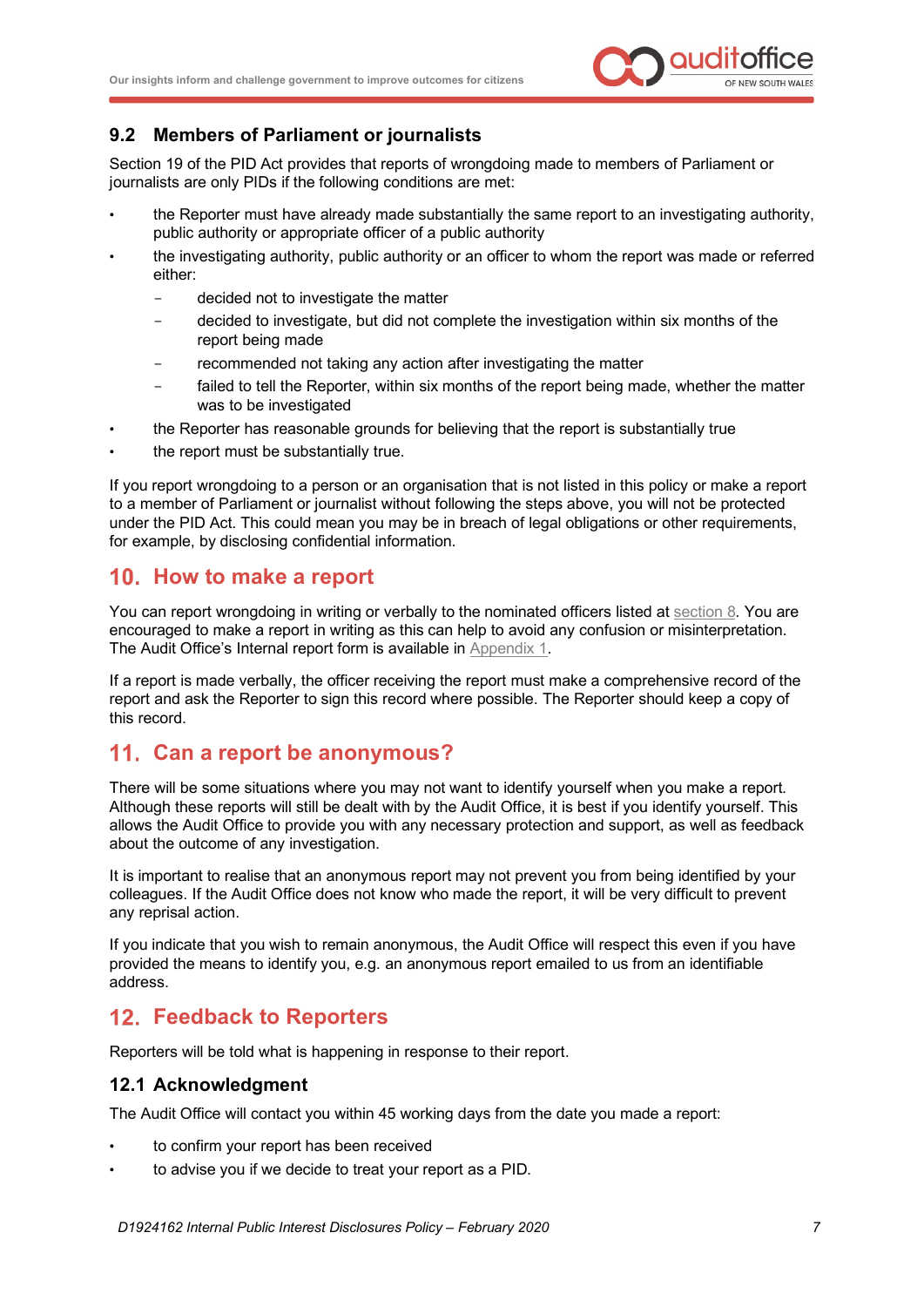

If your report is being treated as a PID, the Audit Office will provide you with:

- the timeframe for when you will receive further updates (if appropriate)
- the names and contact details of the officers who can tell you what is happening or handle any concerns you may have
- a copy of this policy
- information about the action that will be taken in response to your report
- the likely timeframes for any investigation if applicable
- information about the resources available to handle any concerns you may have
- information about external agencies and services you can access for support.

#### <span id="page-10-0"></span>**12.2 Progress updates**

While your report is being dealt with, such as by investigation or making other enquiries, you will be given:

- information about the progress of the investigation or other enquiries
- advice of any decision by the Audit Office on whether to proceed with the matter
- advice if your identity needs to be disclosed for the purposes of investigating of the matter or making enquiries, and an opportunity to talk about this.

#### <span id="page-10-1"></span>**12.3 Final decision**

Once a PID matter under investigation is finalised, you will be given:

- enough information to show that adequate and appropriate action was taken or is proposed to be taken in response to your report and any problem that was identified
- advice about whether you will be involved as a witness in any further matters, such as disciplinary or criminal proceedings.

# <span id="page-10-2"></span>**Maintaining confidentiality**

The Audit Office realises Reporters may want their identity and the fact they have made a report to remain confidential. This can help to prevent any action being taken against you for reporting wrongdoing.

Where possible and appropriate the Audit Office will take steps to keep your identity, and the fact you have reported wrongdoing, confidential. The Audit Office will discuss with you whether it is possible to keep your identity confidential.

If you report wrongdoing, you should only discuss your report with those dealing with it. The fewer people who know about your report, before and after you make it, the more likely it will be the Audit Office can protect you from any reprisal.

#### <span id="page-10-3"></span>**Managing the risk of reprisal and workplace conflict**

When a Reporter reports wrongdoing, the Audit Office will undertake a thorough risk assessment to identify the risk of detrimental action in reprisal for reporting, as well as indirect but related risks of workplace conflict or difficulties. The risk assessment will also identify strategies to deal with those risks and determine the level of protection and support that is appropriate.

Depending on the circumstances, the Audit Office may:

- relocate the Reporter or the Subject Staff Member within the workplace
- transfer the Reporter or Subject Staff Member to another position for which they are qualified
- grant the Reporter or Subject Staff Member leave of absence during the investigation of the report.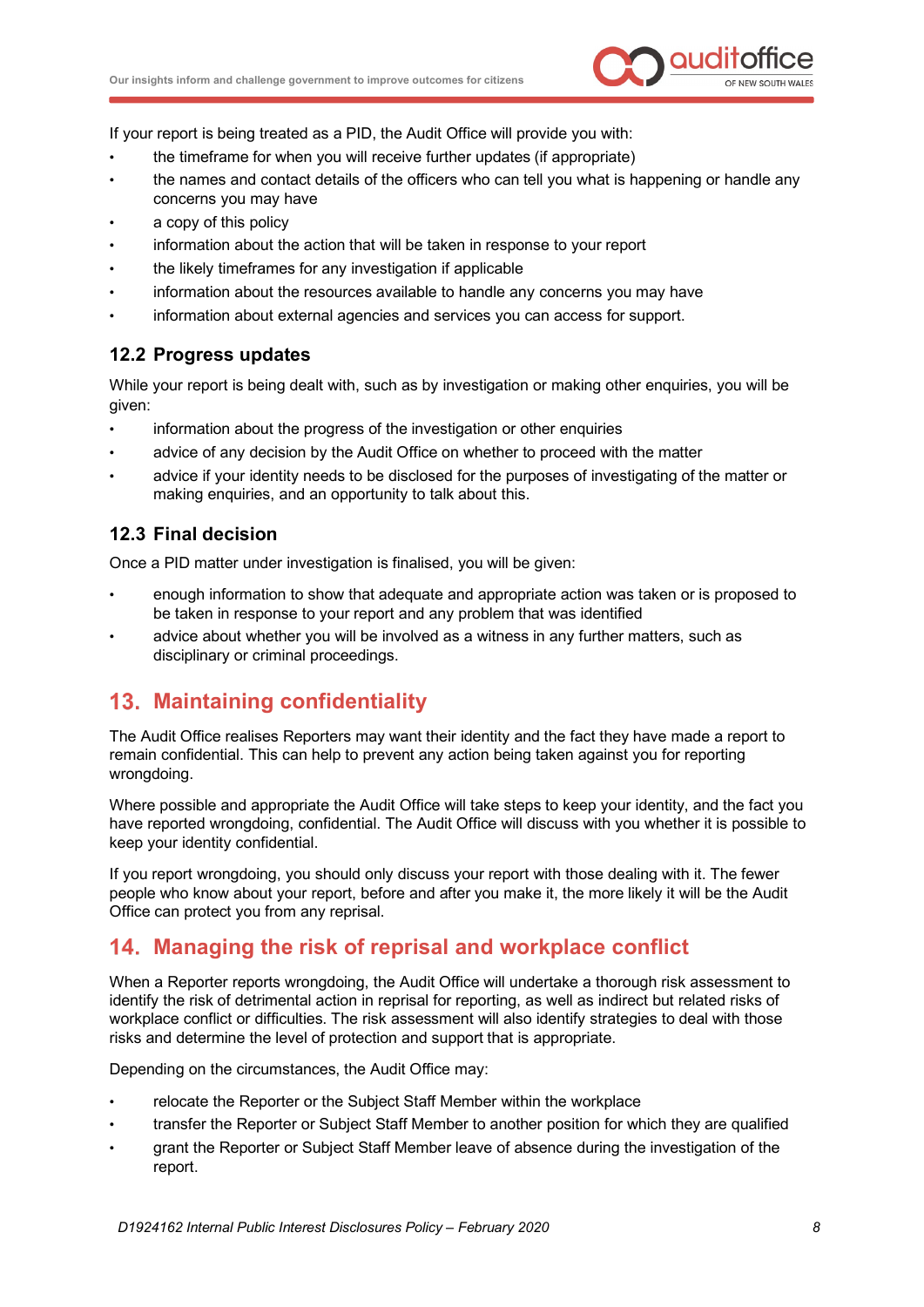

These courses of action are not a punishment and will only be taken in consultation with the Reporter or Subject Staff Member.

#### <span id="page-11-0"></span>**Protection against reprisals**

The Audit Office will not tolerate any reprisal action against staff who report wrongdoing or are believed to have reported wrongdoing.

The PID Act provides protection for Reporters who have made a PID by imposing penalties on anyone who takes detrimental action against another person substantially in reprisal for that person making a PID. These penalties also apply to cases where a person takes detrimental action against another, because they believe or suspect the other person has made or may have made a PID, even if they did not.

Detrimental action means action causing, comprising or involving any of the following:

- injury, damage or loss
- intimidation or harassment
- discrimination, disadvantage or adverse treatment in relation to employment
- dismissal from, or prejudice in, employment
- disciplinary proceedings.

A person who is found to have committed a reprisal offence may face criminal penalties such as imprisonment and/or fines, and may be required to pay the victim damages for any loss suffered as a result of the detrimental action. Taking detrimental action in reprisal is also misconduct which may result in disciplinary action.

It is important to understand the nature and limitations of protections provided by the PID Act. The PID Act protects staff from detrimental action being taken against them because they have made, or are believed to have made, a PID. It does not protect staff from disciplinary or other management action where the Audit Office has reasonable grounds to take such action.

#### <span id="page-11-1"></span>**15.1 Responding to allegations of reprisal**

If you believe that detrimental action has been or is being taken against you or someone else in reprisal for reporting wrongdoing, you should tell your people manager, the Disclosures Coordinator or the Auditor-General immediately. All people managers must notify the Disclosures Coordinator or the Auditor-General if they suspect that reprisal against a Reporter is occuring or has occurred, or if any such allegations are made to them.

If the Audit Office suspects or becomes aware that reprisal is being or has been taken against a Reporter, the Audit Office will:

- assess the report of reprisal to decide whether it should be treated as a PID and whether the matter warrants investigation or if other action should be taken to resolve the issue
- if the reprisal allegation warrants investigation, ensure this is conducted by a senior and experienced member of staff
- if it is established that reprisal is occurring against the Reporter, take all steps possible to stop that activity and protect the Reporter
- take appropriate disciplinary action against anyone proven to have taken or threatened any action in reprisal for making a report
- refer any evidence of an offence under section 20 of the PID Act to the Commissioner of Police or the ICAC.

If you allege reprisal, you will be kept informed of the progress and outcome of any investigation or other action taken in response to the allegation.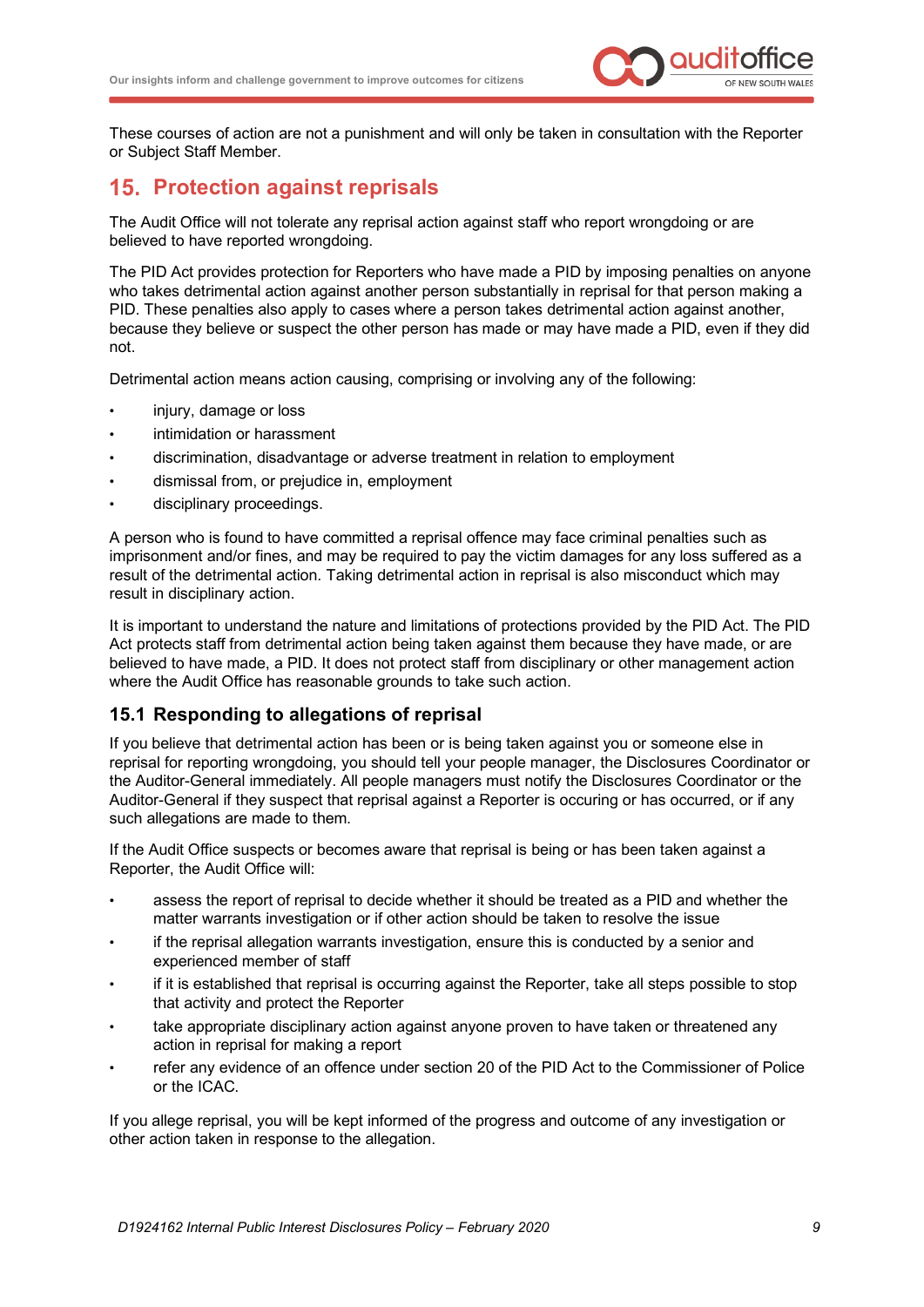

If you have reported wrongdoing and are experiencing reprisal which you believe is not being dealt with effectively, contact the NSW Ombudsman or the ICAC (depending on the type of wrongdoing you reported). Contact details for these investigating authorities are included in [section 20](#page-13-0) of this policy.

#### <span id="page-12-0"></span>**15.2 Protection against legal action**

If you make a PID in accordance with the PID Act, you will not be subject to any liability, and no action, claim or demand can be taken against you for having made the PID. You will not have breached any confidentiality or secrecy obligations and you will have the defence of absolute privilege in defamation.

# <span id="page-12-1"></span>**16. Support for those reporting wrongdoing**

The Audit Office will make sure that Reporters, regardless of whether their report is treated as a PID, are provided with access to any professional support they may need as a result of the reporting process – e.g. [the Employee Assistance Program.](https://benestar.com/)

Access to support may also be available for other staff involved in the internal reporting process where appropriate. Reporters and other staff involved in the process can discuss their support options with the Disclosures Coordinator.

## <span id="page-12-2"></span>**Sanctions for making false or misleading statements**

It is important all Reporters are aware it is a criminal offence under the PID Act to wilfully make a false or misleading statement when reporting wrongdoing. The Audit Office will not support those who wilfully make false or misleading reports. Such conduct may also be in breach of the Audit Office's [Code of Conduct](https://www.audit.nsw.gov.au/sites/default/files/2019-11/2019_Code%20of%20Conduct_November%202019%20-%20for%20publishing.pdf) resulting in disciplinary action.

## <span id="page-12-3"></span>**18. Support for the Subject Staff Member**

The Audit Office is committed to ensuring Subject Staff Members are treated fairly and reasonably. This includes keeping the identity of the Subject Staff Member confidential, where this is practical and appropriate.

If you are the Subject Staff Member, you will be advised of the allegations made against you, at an appropriate time and before any adverse findings. At this time you will be:

- advised of the details of the allegation
- told of your rights and obligations under the relevant policies and procedures
- kept informed about the progress of an investigation
- given a reasonable opportunity to respond to any allegations made against you
- told the result of any investigation, including any decision made about whether or not further action will be taken against you.

Where the reported allegations against the Subject Staff Member are clearly wrong, or have been investigated and unsubstantiated, details of the allegations and any investigation will be kept confidential by the Audit Office unless otherwise agreed to by the Subject Staff Member.

#### <span id="page-12-4"></span>**More information**

Reporters can access advice and guidance from the Disclosures Coordinator and the NSW Ombudsman's website at [www.ombo.nsw.gov.au.](http://www.ombo.nsw.gov.au/)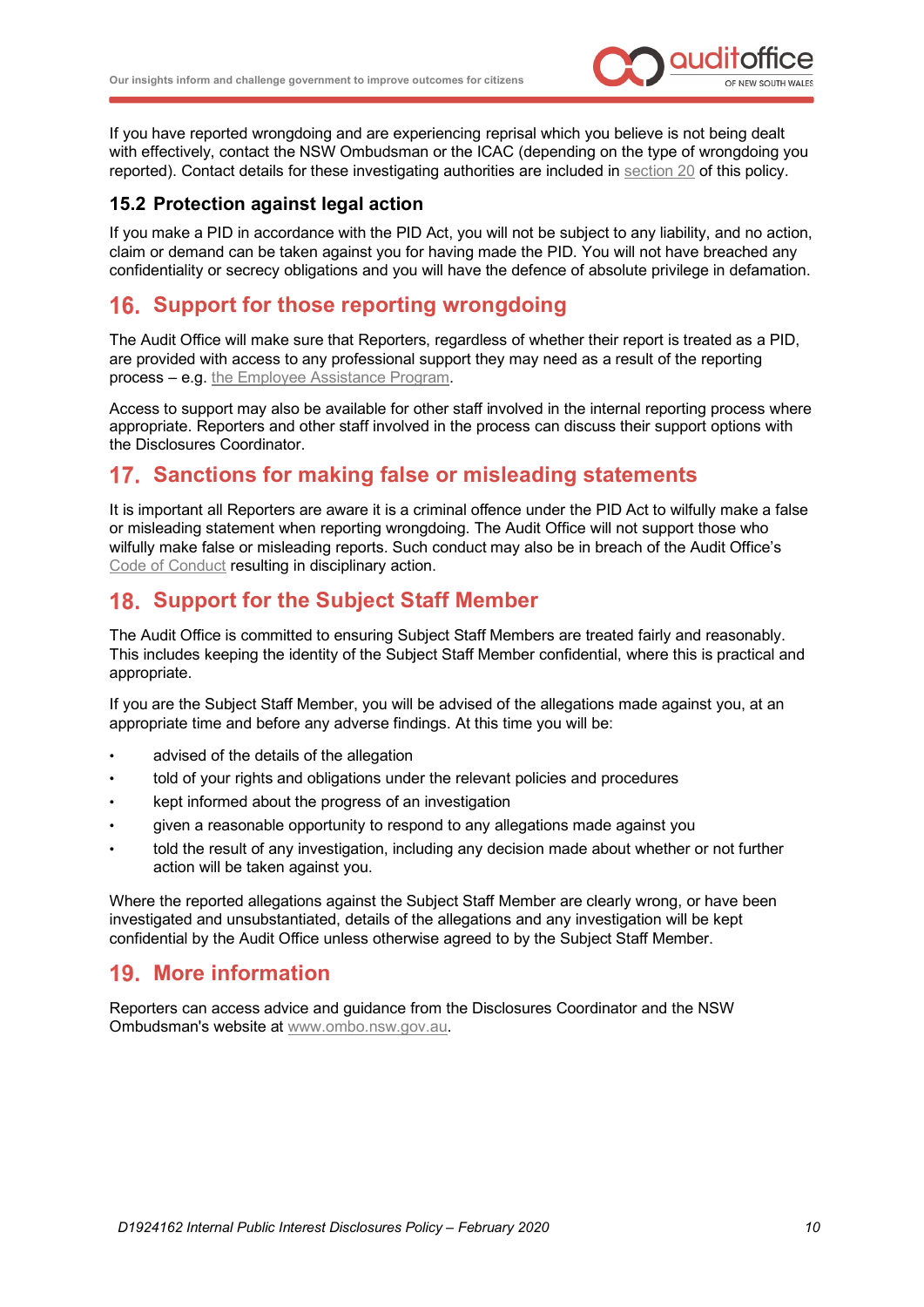

# <span id="page-13-0"></span>**Contact details for investigating authorities**

The contact details for investigating authorities that can receive PIDs or provide advice on making a PID are listed below.

| Contact details for investigating authorities                                                                                                                                                                                                                                                           |                                                                                                                                                                                                                                                                                           |  |  |  |  |  |
|---------------------------------------------------------------------------------------------------------------------------------------------------------------------------------------------------------------------------------------------------------------------------------------------------------|-------------------------------------------------------------------------------------------------------------------------------------------------------------------------------------------------------------------------------------------------------------------------------------------|--|--|--|--|--|
| For reports about corrupt conduct:                                                                                                                                                                                                                                                                      | For reports about maladministration:                                                                                                                                                                                                                                                      |  |  |  |  |  |
| <b>Independent Commission Against Corruption</b><br>(ICAC)<br>Phone: 02 8281 5999<br>Toll free: 1800 463 909<br>Tel. typewriter (TTY): 02 8281 5773<br>Facsimile: 02 9264 5364<br>Email: icac@icac.nsw.gov.au<br>Web: www.icac.nsw.gov.au<br>Address: Level 7, 255 Elizabeth Street, Sydney NSW<br>2000 | <b>NSW Ombudsman</b><br>Phone: 02 9286 1000<br>Toll free (outside Sydney metro): 1800 451 524<br>Tel. typewriter (TTY): 02 9264 8050<br>Facsimile: 02 9283 2911<br>Email: nswombo@ombo.nsw.gov.au<br>Web: www.ombo.nsw.gov.au<br>Address: Level 24, 580 George Street, Sydney NSW<br>2000 |  |  |  |  |  |
| For reports about serious and substantial waste:                                                                                                                                                                                                                                                        | For reports about breaches of the GIPA Act:                                                                                                                                                                                                                                               |  |  |  |  |  |
| <b>Auditor-General for New South Wales</b><br>Phone: 02 9275 7100<br>Fax: 02 9275 7200<br>Email: governance@audit.nsw.gov.au<br>Web: www.audit.nsw.gov.au<br>Address: Level 19, Darling Park Tower 2, 201 Sussex<br>Street, Sydney NSW 2000<br>For reports about local councils:                        | <b>Information Commissioner</b><br>Toll free: 1800 472 679<br>Fax: 02 8114 3756<br>Email: ipcinfo@ipc.nsw.gov.au<br>Web: www.ipc.nsw.gov.au<br>Address: Level 11, 1 Castlereagh Street, Sydney,<br><b>NSW 2000</b><br>For reports about police misconduct:                                |  |  |  |  |  |
| <b>Office of Local Government</b><br>Phone: 02 4428 4100<br>Fax: 02 4428 4199<br>Email: olg@olg.nsw.gov.au<br>Web: www.olg.nsw.gov.au<br>Address: 5 O'Keefe Avenue, Nowra NSW 2541                                                                                                                      | Law Enforcement Conduct Commission (LECC)<br>Phone: 02 9321 6700<br>Toll free: 1800 657 079 Fax: 02 9321 6799<br>Email: contactus@lecc.nsw.gov.au<br>Web: www.lecc.nsw.gov.au<br>Address: Level 3, 111 Elizabeth Street, Sydney NSW<br>2000                                               |  |  |  |  |  |
| For reports about the LECC or its staff:                                                                                                                                                                                                                                                                | For reports about the ICAC or its staff:                                                                                                                                                                                                                                                  |  |  |  |  |  |
| The Inspector of the LECC<br>Phone: 02 9228 3023<br>Email: oilecc executive@oilecc.nsw.gov.au<br>Web: www.oilecc.nsw.gov.au<br>Address: GPO Box 5341, Sydney NSW 2001                                                                                                                                   | The Inspector of the ICAC<br>Phone: 02 9228 5555<br>Email: oiicac executive@oiicac.nsw.gov.au<br>Web: www.oiicac.nsw.gov.au<br>Address: 52 Martin Place, Sydney NSW 2000                                                                                                                  |  |  |  |  |  |

# <span id="page-13-1"></span>21. Contact point

The contact for this policy is the Disclosures Coordinator - Executive Manager Governance (Legal), [governance@audit.nsw.gov.au.](mailto:governance@audit.nsw.gov.au)

# <span id="page-13-2"></span>22. Review

The Internal Public Interest Disclosures Policy will be reviewed at least every two years in the absence of any significant changes or more frequently where required taking into account legislative or organisational changes, risk factors and consistency with other policies. The next review is due in February 2022.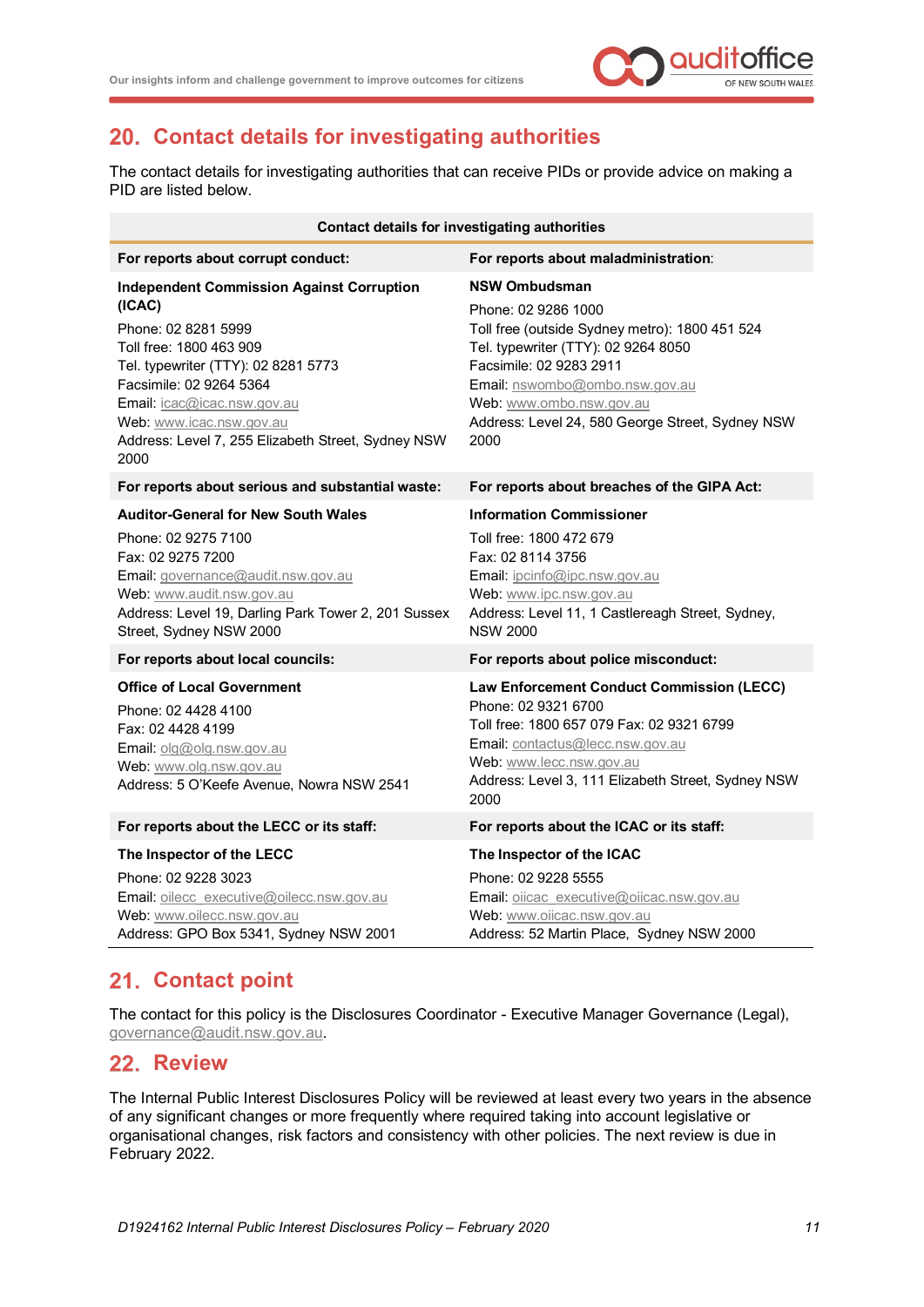

# <span id="page-14-0"></span>**Appendix 1: Internal report form**



# **Internal report form**

To be completed by the Reporter and submitted to a nominated Disclosures Officer *(Refer to Internal Reporting Policy for further details)*

| Details of Reporter (You can make an anonymous report by leaving this section blank)                                                                         |                                          |          |                                |  |  |  |
|--------------------------------------------------------------------------------------------------------------------------------------------------------------|------------------------------------------|----------|--------------------------------|--|--|--|
| Name:                                                                                                                                                        |                                          |          |                                |  |  |  |
| Position:                                                                                                                                                    |                                          |          |                                |  |  |  |
| Team:                                                                                                                                                        |                                          |          | Preferred method<br>of contact |  |  |  |
| Telephone:                                                                                                                                                   |                                          |          | Telephone                      |  |  |  |
| Email:                                                                                                                                                       |                                          |          | Email                          |  |  |  |
| Postal address:                                                                                                                                              |                                          |          | Post                           |  |  |  |
|                                                                                                                                                              | Details of the wrongdoing being reported |          |                                |  |  |  |
| Description:                                                                                                                                                 |                                          |          |                                |  |  |  |
| What happened?<br>$\bullet$<br>Where did this<br>$\bullet$<br>happen?<br>When did this<br>happen?<br>Is it still happening?<br>[Attach an additional page if |                                          |          |                                |  |  |  |
| required]<br>How did you become aware<br>of this?                                                                                                            |                                          |          |                                |  |  |  |
| Name and position of<br>people involved in the<br>wrongdoing:                                                                                                | Name                                     | Position |                                |  |  |  |
| Attach any additional                                                                                                                                        | Supporting evidence                      |          | Attached                       |  |  |  |
| relevant information or<br>indicate where supporting                                                                                                         |                                          |          |                                |  |  |  |
| evidence may be found:                                                                                                                                       |                                          |          |                                |  |  |  |